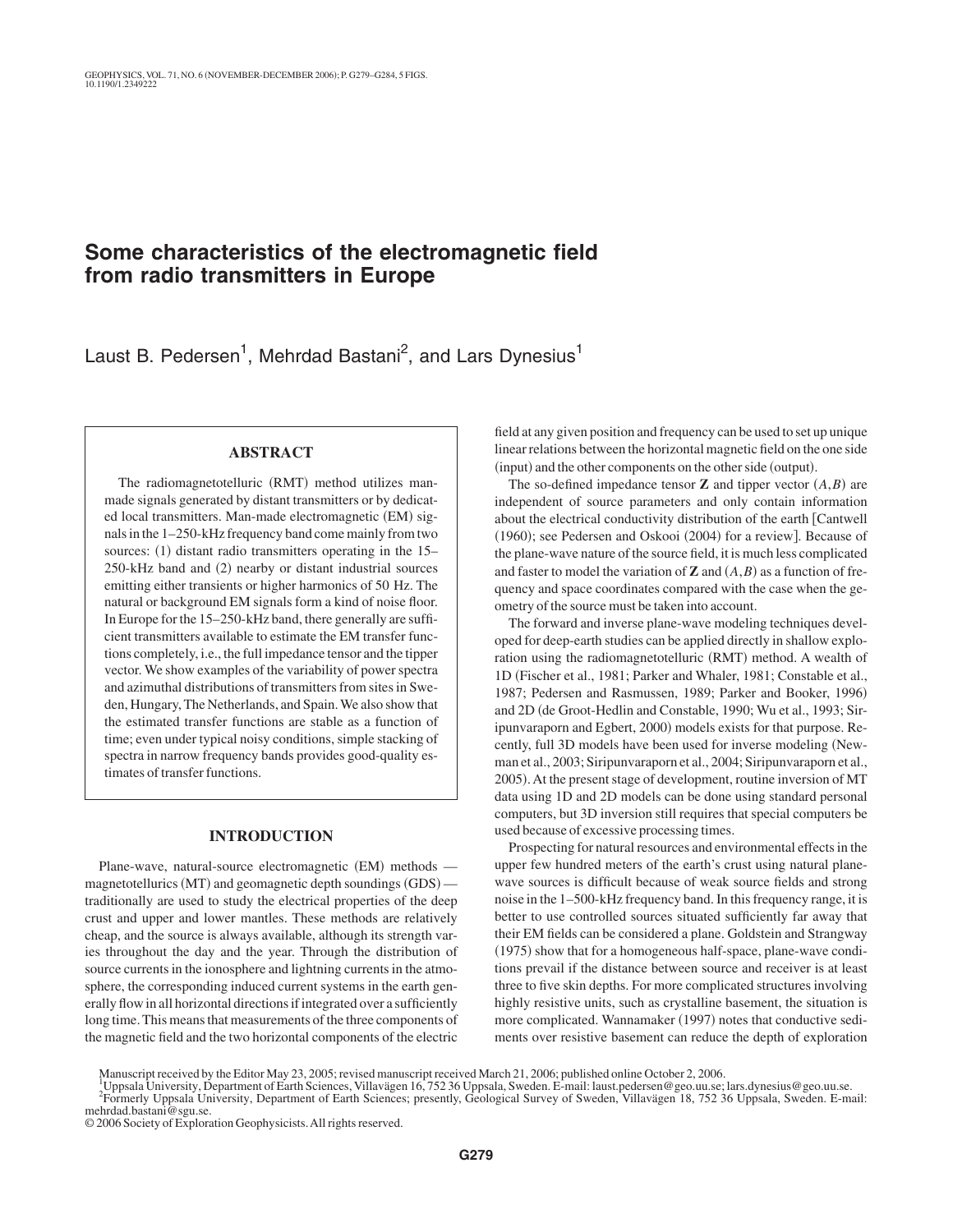significantly within the plane-wave regime (the far-field) to about 5% of the transmitter-receiver distance.

Traditionally, grounded dipole sources have been used in these studies because of their greater range (typically up to 10 km for a 500-m dipole length and a 10-A current). In shallow experiments, it is more advantageous to use horizontal magnetic dipoles because they are much easier to install and their range extends to approximately 1 km (Pedersen et al., 2005). Magnetic dipoles also couple less to nearby conductive structures than electric dipoles and therefore are generally expected to provide better plane-wave conditions than electric dipoles (Qian and Pedersen, 1992).

In the scalar RMT technique, only one horizontal electric and the perpendicular horizontal magnetic component are measured using analog electronics (Turberg et al., 1994; Stiefelhagen and Müller, 1997; Bosch et al., 1999; Tezkan, 1999; Tezkan et al., 2000) for a few transmitters favorably located with respect to the measured electricfield component. In the tensor RMT technique (Pedersen et al., 2005), all five EM components are measured simultaneously using digital technology. Thus, it becomes possible to take advantage of all transmitters that can be received at a particular site at a given time, avoiding the problems that arise because of transmitter instability. Provided the number of available transmitters is sufficient and that their azimuths as seen from the measuring area have a reasonable scatter, it becomes possible to estimate the complete impedance tensor and tipper vector in the 15–250-kHz frequency band (Bastani and Pedersen, 2001).

The advantage of tensor measurements over scalar measurements is particularly pronounced in complex geology where deviations from 1D or 2D geometry can distort the interpretation of the data severely if not taken into account properly. Another advantage is the ability to make inferences about azimuthal anisotropy directly from the measurements (Linde and Pedersen, 2004) without the need to rotate the measurement setup in several steps, as is required for dc geoelectric measurements (Habberjam, 1972; Ritzi and Andolsek, 1992; Matias, 2002; Boadu et al., 2005).

This article shows that the distribution of transmitters, with regard to their frequency and their azimuths as seen from selected sites in Europe, is favorable for tensor RMT measurements. We also show that the stability of the estimated transfer functions is excellent even in an environment of high EM noise.

#### **EM WAVES FROM SOURCE TO RECEIVER**

Man-made EM signals used in the RMT method vary as a function of distance and azimuth from transmitters as well as of time. In the following section, we describe some of their characteristics.

# **Propagation of radio waves in the earth-ionosphere wave guide**

The EM signals emitted from powerful transmitters coupled to the ground either as vertical or horizontal electric dipoles travel in the wave guide formed by the earth's surface and the ionosphere. Because of variations in the ionosphere's height and its electrical properties, the field at a given site varies as a function of time — sometimes by more than 50% during solar flare events Vallée et al., 1992b) over several dozen minutes. The field also varies in a complicated way as a function of distance away from the transmitter as a result of interference between the various modes, e.g., the ground wave and the first sky hop (Vallée et al., 1992a).

The variation of field strength in itself is not a problem for RMT measurements because transfer functions relating the EM components at a given frequency are sought rather than the absolute level of the fields themselves. However, if these variations are accompanied by changes in the modal patterns, leading to large variations in the surface impedances as measured by Thiel and Chant (1982), then care must be exercised in using these techniques a few hours after sunrise and sunset. Later, we study whether this phenomenon affects the estimation of transfer functions over the entire frequency band.

### **RMT transmitters**

In most populated areas of the world, a large number of radio transmitters, including very-low-frequency (VLF) transmitters, can be utilized for geophysical purposes. For example, in Sweden and The Netherlands, 36 remote transmitters in 1998 could be received, covering the 14–250-kHz band. These transmitters provide excellent far-field S/N ratio conditions and thus provide potential sources for estimating plane-wave transfer functions: the impedance tensor and the tipper vector. These sources traditionally have been used in VLF (e.g., McNeill and Labson, 1989; McNeill, 1991; Guerin and Benderitter, 1995) and RMT (e.g., Turberg et al., 1994; Tezkan et al., 1996) techniques as fast, simple ways to derive scalar estimates of earth response functions.

In certain parts of the world, the use of VLF and radio signals is limited to a rather small number of very powerful remote transmitters. This is one reason why a simple local magnetic (or electric) dipole transmitter can be helpful. Another reason is that below about 15 kHz, there are no transmitters, except net harmonics, which may or may not be considered to be in the far-field. Thus, for practical reasons and to ensure good data quality and adequate coverage of signals, the 1–15-kHz band must be covered using a local transmitter. We use a simple automatic transmitter with two perpendicular horizontal magnetic dipoles. We transmit one frequency and polarization at a time and achieve excellent data quality up to about 500 m (Pedersen et al., 2005).

Although the natural EM field has a very broad spectrum with considerable energy (Smith and Jenkins, 1998) in parts of the RMT band, defined here as starting from about 1 kHz and ending at 250 kHz, no serious attempts have been made to use it for exploration purposes. This is in contrast to the situation for the band between 1 Hz and 1 kHz, which is used routinely inAMT surveys throughout the world Takasugi et al., 1992; Zhang et al., 1995; Brasse and Rath, 1997; Courteaud et al., 1997; Meju et al., 1999). The strength of the natural EM signal in the 1–15-kHz band is very low, and only with special efforts and long integration times can useful results be obtained (Garcia and Jones, 2002).

The EM spectrum was, by custom and practice, divided into 26 alphabetically designated bands. This usage still prevails to some degree. The lowest bands of interest in this context are extra-low frequency (ELF, 30–300 Hz), voice frequency (VF, 300 Hz–3 kHz), very low frequency (VLF, 3-30 kHz), low frequency (LF, 30-300 kHz), and medium frequency (MF, 300–3000 kHz).

One example of measured spectra covering the 10–500-kHz band is given in Figure 1. The traditional VLF transmitters can be identified clearly in the 14–20-kHz band. A gap exists to the next band at 44–80 kHz, lying in the lower part of the LF band. Another gap exists between this band and the upper part of the LF radio 100–250 kHz band. An example of the azimuthal distribution of transmitters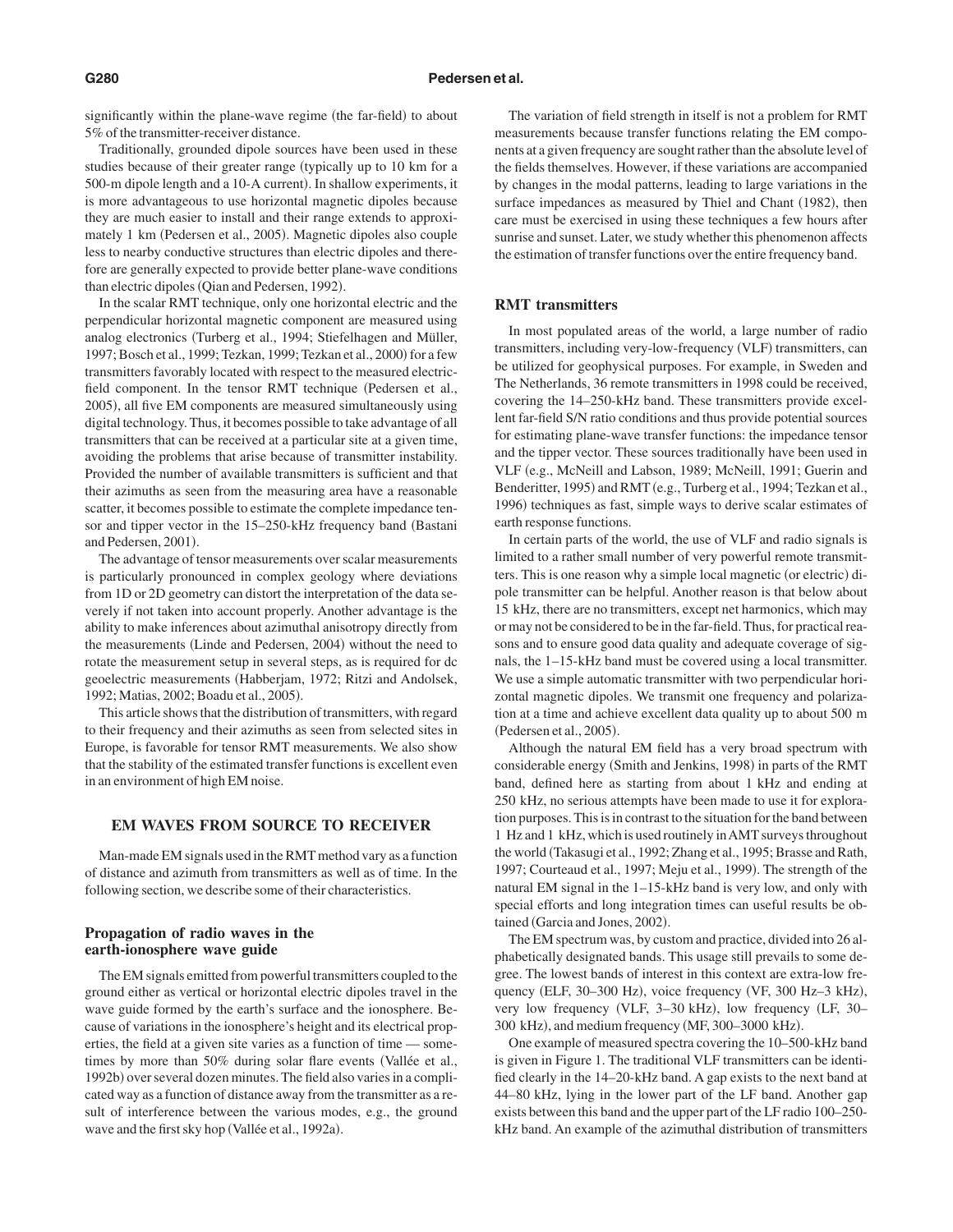from a site in Sweden can be studied from Figure 2. Note that directions are more or less uniformly distributed, allowing for stable transfer function estimates.

### **S/N RATIOS IN EUROPE**

The S/N ratio is a function of transmitter strength and distance to the transmitter as well as the level and character of local noise. The signal is approximately monochromatic, and the noise depends on the bandwidth used, which in this case is 122 Hz, corresponding to a sampling frequency of 2 MHz and 16,000 samples per stack. The S/N ratio (in decibels) is defined as 10 times the logarithm of the ratio between the power and the background power at a particular frequency. The latter is estimated by applying a median filter to the power spectrum, stacked enough times to obtain stable estimates (Bastani, 2001). We typically use 10 stacks (Pedersen et al., 1994). If the S/N ratio is larger than a preset threshold (typically 12 dB), then a transmitter is picked.

Note that S/N ratios can be increased by decreasing the distance between digital frequencies. This can be done by increasing the total sampling time per data segment or by making use of the fact that most transmitters have a sufficiently high phase stability to allow for stacking of complex amplitudes rather than stacking auto- and crosspowers, as we do here. With Gaussian noise, the S/N ratio increases roughly linearly with the total sampling time per data segment if the signal can be considered to be monochromatic in the measuring time interval.

Because the magnetic and horizontal electric components are measured simultaneously, S/N ratios can be formed for the powers of the horizontal magnetic and electric fields separately. We show both ratios except for the Collendoorn site (The Netherlands) where only magnetic S/N ratios were calculated. Figure 3a shows the results from the Collendoorn area. Most S/N ratios lie above 20 dB, but a few isolated transmitters or transmitters represented by a few neighboring frequencies show smaller values.

Figure 3b shows the results from Skediga, situated approximately 5 km north of Uppsala, Sweden. Notice that the S/N ratio for the electric field is generally much smaller than the one for the magnetic



Figure 1. Electromagnetic spectra in Collendoorn, The Netherlands, November 1998, 10–500-kHz band. The symbols  $H_x, H_y, H_z, E_y$ , and  $E<sub>y</sub>$  denote the three magnetic and the two horizontal electric components, respectively. Units on the vertical axes are arbitrary. The decay observed around 500 kHz is the result of an analog low-pass filter.

field because the electric field contains a lot of spikelike noise generated by local power consumers placed a considerable distance away from the measurement area. The crystalline bedrock is very resistive (about 10,000 ohm-m), whereby the propagation of electric disturbances over distances of several skin-depth units is facilitated without giving rise to comparable noise in the magnetic fields. At frequencies above 160 kHz, the two S/N levels are very similar, perhaps reflecting that the spike generators now lie in the far-field.

Figure 3c shows the results from Almuñecar, Spain. The field area, a plantation of custard apple trees, is situated a few hundred meters from the town, and much EM noise is generated by power lines and a number of electric pumps used to pump water into irrigation channels feeding the trees. As in the Swedish case, the electric S/N ratio generally lies below the magnetic one except for the higher frequencies, where they are very similar in magnitude. Note that the 80–150-kHz band is void of transmitters. This gap is much wider than in the cases of Sweden and The Netherlands.

Figure 3d shows the results from measurements in Budapest City, Hungary, in the garden of the Budapest Convention Center. From 80–128 kHz, there are no transmitters. However, the S/N ratios of the transmitters found are very similar to those in Spain.

The signal strengths of all transmitters at the four areas are shown in Figure 4. Generally speaking, the variation in power for a particular transmitter is on the order of one decade, probably reflecting the variation in distance between the transmitters and the receiver for each site. One exception is the Collendoorn site, which for some frequencies exhibits much larger signal power than the three other areas. The reason is that many transmitters are located close to Collendoorn, including transmitters in southern England, The Netherlands, Belgium, and western Germany.

The length of the median filter has some influence on the estimated background level, depending on the statistical nature of the power spectrum. We have used a smaller length for the median filter at Collendoorn than for the three other cases. This partly explains why the Collendoorn S/N ratios lie in the same range as for the three other cases, even though the signal level at Collendoorn is significantly higher.

# **REPRODUCIBILITY OF EARTH RESPONSES**

There has been some debate about the stability of VLF response functions with regard to changing source-field conditions. For example, Thiel and Chant (1982) report on measurements on wave tilt — the ratio between the horizontal electric and magnetic fields from a transmitter in western Australia situated 4000 km away from



Figure 2. Azimuthal distribution of RMT transmitters, Rockney, Sweden, in the 10–250-kHz band. Direction is found from the minor axis of the polarization ellipse of the horizontal magnetic field.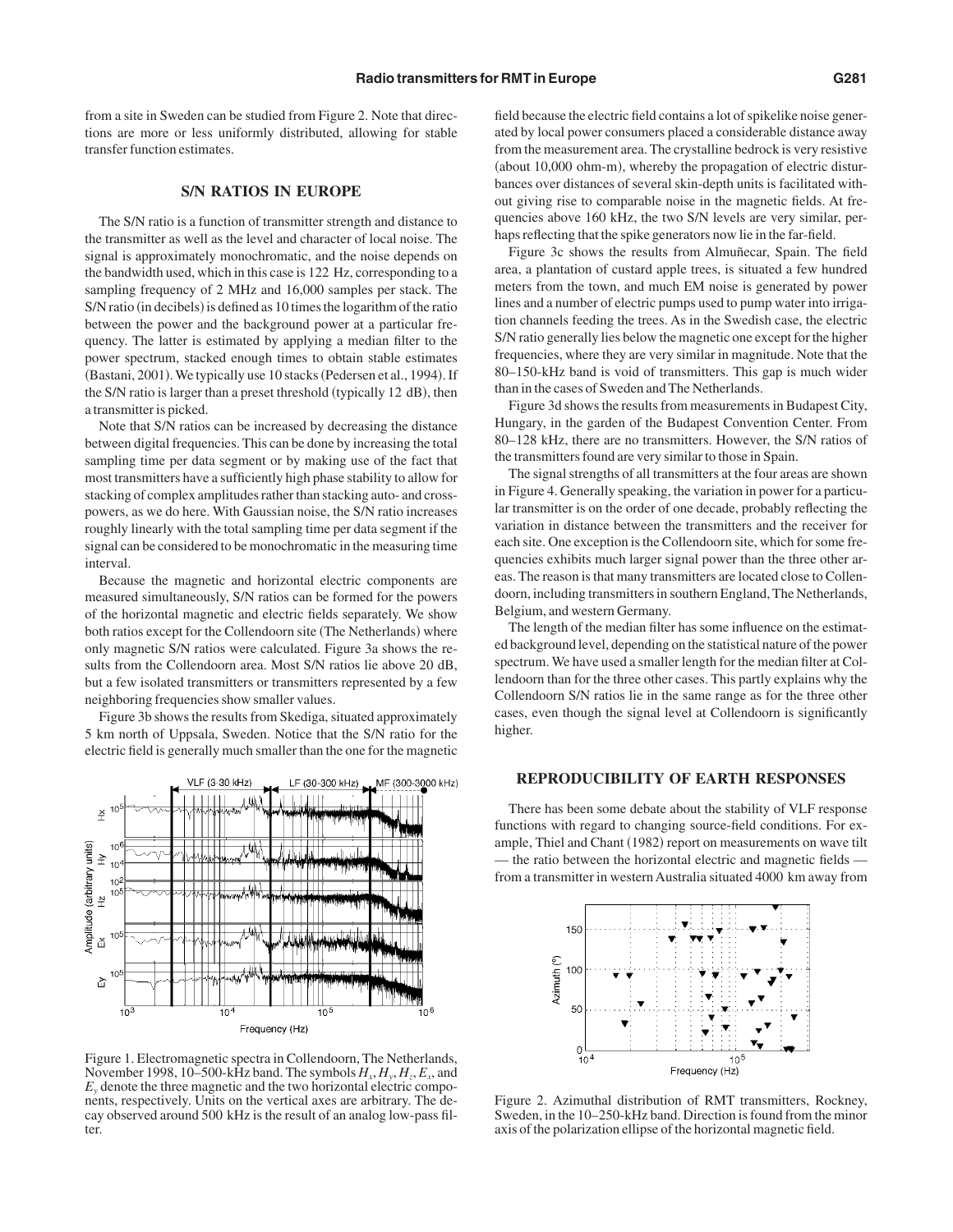a receiver in eastern Australia. Using a buried, ungrounded electricfield setup and a shielded loop antenna for the magnetic field, they found a dramatic reduction of wave tilt (proportional to the square root of the apparent resistivity) during a period of a few hours after sunset and sunrise. However, the phase difference between the two fields did not show a similar variation, although standard errors of the phase were as high as  $5^\circ$ . Thiel and Chant (1982) suggest that an explanation can be the complex interference between different wave guide modes that dominate during night and daytime conditions.

To test this effect and to study the stability of the transfer functions over time, we set up an experiment outside the lab at Uppsala. We took a measurement every minute starting at sunset on November 26 and continued for 140 minutes. We calculated the impedance and tipper vector as a function of frequency over the range of 10– 250 kHz, involving approximately 40 transmitters. To estimate the transfer functions, we used the parametric approach of Bastani and



Figure 3. S/N ratios for four different sites. Filled circles denote horizontal magnetic field. Open squares denote horizontal electric field. (a) Collendoorn, The Netherlands, November 1998. (b) Skediga, Uppsala, Sweden, November 1999. (c) Almuñecar, Spain, April 1999. (d) Budapest Convention Center, Hungary, September 1999.



Figure 4. Power of horizontal magnetic field for picked transmitters. Open diamonds: Collendoorn, The Netherlands. Open squares: Budapest, Hungary. Filled triangles: Almuñecar, Spain. Open circles: Uppsala, Sweden.

Pedersen (2001), where each transfer function is represented as a sum of simple functions whose amplitudes are determined using a truncated singular-value decomposition (SVD) approach to estimate the impedance tensor describing the linear filter between the horizontal magnetic field as input and the horizontal electric field as output. Apparent resistivities and phases and their standard errors were then calculated from the off-diagonal elements of the impedance tensor for a set of frequencies half an octave apart.

The results for apparent resistivity corresponding to north-south current flow are shown in Figure 5. Note that apparent resistivities appear to be stable within their measurement error, typically 4% for apparent resistivity. The corresponding phases (not shown here) have typical errors of 1°. Note also that the simple stacking procedure sometimes fails to suppress the scatter to that level.

## **DISCUSSION**

In the real case, the distribution of transmitters is not ideal, as we have demonstrated for several locations in Europe; there are frequency bands in which no transmitters can be found and the azimuthal distribution of transmitters in other bands is nonuniform. To overcome the lack of transmitters and their nonuniform azimuthal distribution, we use a parametric representation of the earth response functions whose coefficients are estimated by an SVD approach, where all signals identified as transmitter signals are used for the estimation process.

In industrial areas, we often find a higher S/N ratio for the magnetic field than for the electric field. This can be interpreted as near-field effects from man-made noise sources that are galvanically coupled to the ground, whereby the electric field dominates the magnetic field as compared to far-field conditions (Li and Pedersen, 1992). To reduce bias effects (Pedersen, 1982), we consider the horizontal magnetic field as input and the horizontal electric field as output to the linear filter defining the impedance tensor.

We see no sign of the variation in the impedance tensor observed by Thiel and Chant (1982) up to two hours after sunset and sunrise. On the contrary, the scatter in the estimates of the off-di-

agonal elements of the impedance tensor is generally below 1%. We do not understand why Thiel and Chant see such variations; it may be because they measured the electric field by nongrounded dipoles, whereas we use grounded dipoles. In the case of a grounded dipole, we measure the potential difference in the ground between two points, which is directly proportional to the horizontal electric field in the direction of the dipole but independent on the dominant vertical electric field right above the ground from the vertical transmitter dipoles used in standard radio communication.

The ratio between the horizontal and the vertical electric fields is given approximately as the square root of the ratio between the displacement current in the air and the conduction current in the ground (McNeill and Labson, 1989). The horizontal electric field is typically 1%–10% of the vertical electric field. In the case of an ungrounded dipole, there could be a stronger coupling to the vertical electric field in the air, perhaps from a slight misalignment of the dipoles or asym-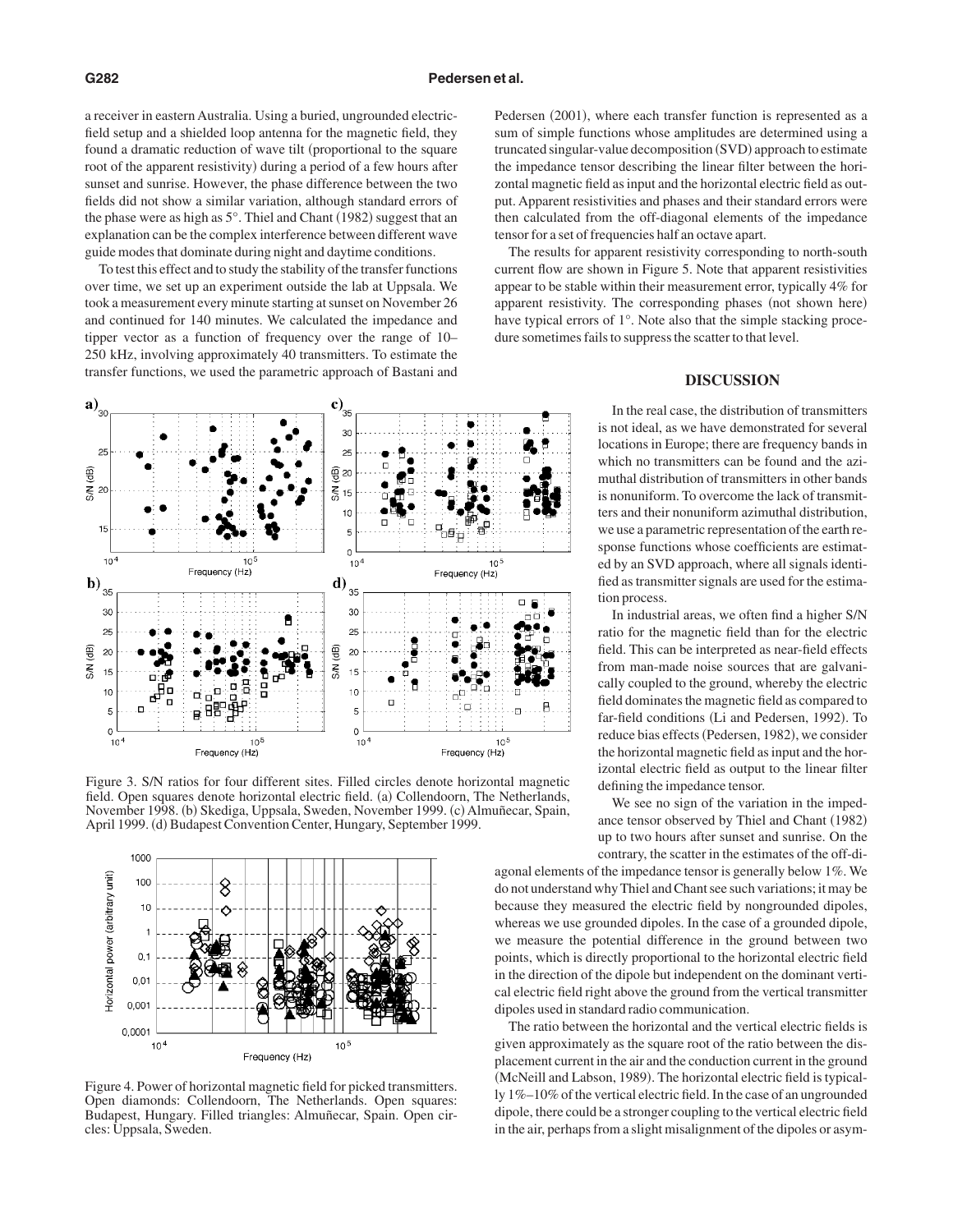

Figure 5. Time stability of transfer functions with error bars. Apparent resistivities (ohmm) corresponding to current flow from north to south as a function of time (minutes) for  $(a)$  20,  $(b)$  40,  $(c)$  80, and  $(d)$  160 kHz.

metries in their radiation patterns so that they become sensitive to the vertical electric field. Future experiments with ungrounded electric dipole sensors might resolve the problem.

### **CONCLUSION**

The distribution of radio transmitters in Europe is dense enough that their plane-wave EM fields can be used to estimate EM transfer functions in the 15–250-kHz band. It appears that the largest number of transmitters can be received close to the sea, supposedly because of their use for navigational purposes in the coastal areas. We can obtain an estimate of the minimum number of transmitters by assuming that transfer functions are constant in half-octave bands. If the 15–250-kHz band covers about seven half-octave bands and if we need two independent transmitters in each band to define the impedance tensor and tipper vector uniquely, then at least 14 transmitters are required for an ideal distribution of transmitters. In The Netherlands and Hungary, we could receive about 40 and 25 stations, respectively.

#### **REFERENCES**

- Bastani, M., 2001, EnviroMT A new controlled source/radiomagnetotelluric system: Uppsala Dissertations from the Faculty of Science and Technology, **32**, Em4.
- Bastani, M., and L. B. Pedersen, 2001, Estimation of MT transfer functions from radio transmitters: Geophysics, **66**, 1038–1051.
- Boadu, F. K., J. Gyamfi, and E. Owusu, 2005, Determining subsurface fracture characteristics from azimuthal resistivity surveys: A case study at Nsawam, Ghana: Geophysics, **70**, B35–B42.
- Bosch, F. P., S. Szalai, P. Turberg, and I. Müller, 1999, Continuously recording radio-frequency EM (RM-EM) method (15-300 kHz) without ground contact: A powerful tool for groundwater vulnerability mapping in fissured rocks: Proceedings from the 5th meeting of the Environmental and Engineering Geophysical Society, European Section.
- Brasse, H., and V. Rath, 1997, Audiomagnetotelluric investigations of shallow sedimentary basins in northern Sudan: Geophysical Journal International, **128**, 301–314.
- Cantwell, T., 1960, The detection and analysis of low frequency magnetotelluric signals: Ph.D. thesis, Massachusetts Institute of Technology.
- Constable, S. C., R. L. Parker, and C. G. Constable, 1987, Occam's inversion: A practical algorithm for generating smooth models from electromagnetic data: Geophysics, **52**, 289–300.
- Courteaud, M., M. Ritz, B. Robineau, J. L. Join, and J. Coudray, 1997, New geological and hydrogeological implications of the resistivity distribution inferred from audiomagnetotellurics over La Fournaise young shield volcano (Reunion Island): Journal of Hydrology, **203**, 93–100.
- de Groot-Hedlin, C., and C. S. Constable, 1990, Occam inversion to generate smooth, two-dimensional models from magnetotelluric data: Geophysics, **55**, 1613–1624.
- Fischer, G., P. A. Schnegg, M. Peguiron, and B. V. LeQuang, 1981, An analytic one-dimensional magnetotelluric inversion scheme: Geophysical Journal of the RoyalAstronomical Society, **67**, 257–278.
- Garcia, X., and A. G. Jones, 2002, Atmospheric sources for audio-magnetotelluric (AMT) sounding: Geophysics, **67**, 448–458.
- Goldstein, M. A., and D. W. Strangway, 1975, Audiofrequency magnetotellurics with a grounded electric dipole source: Geophysics, **40**, 669–683.
- Guerin, R., and Y. Benderitter, 1995, Shallow karst exploration using MT-VLF and DC resistivity methods: Geophysical Prospecting, **43**, 635–653.
- Habberjam, G. M., 1972, The effects of anisotropy on square array resistivity measurements: Geophysical Prospecting, **20**, 249–266.
- Li, X., and L. B. Pedersen, 1992, Controlled-source tensor magnetotelluric responses of a layered earth with azimuthal anisotropy: Geophysical Journal International, **111**, 91–103.
- Linde, N., and L. B. Pedersen, 2004, Evidence of electrical anisotropy in limestone formations using the RMT technique: Geophysics, 69, 909– 916.
- Matias, M. J. S., 2002, Square array anisotropy measurements and resistivity sounding interpretation: Journal of Applied Geophysics, 49, 185-194.
- McNeill, J. D., 1991, Advances in electromagnetic methods for groundwater studies: Geoexploration, **27**, 65–80.
- McNeill, J. D., and V. F. Labson, 1989, Geological mapping using VLF radio fields, *in* M. M. Nabighian, ed., Electromagnetic methods in applied geophysics: SEG, 521–640.
- Meju, M. A., S. L. Fontes, M. F. B. Oliveira, J. P. R. Lima, E. U. Ulugergerli, and A. A. Carrasquilla, 1999, Regional aquifer mapping using combined VES-TEM-AMT/EMAP methods in the semiarid eastern margin of Parnaiba basin, Brazil: Geophysics, **64**, 337–356.
- Newman, G. A., S. Recher, B. Tezkan, and F. M. Neubauer, 2003, 3D inversion of a scalar radio magnetotelluric field data set: Geophysics, **68**, 791–802.
- Parker, R. L., and J. R. Booker, 1996, Optimal one-dimensional inversion and bounding of magnetotelluric apparent resistivity and phase measurements: Physics of the Earth and Planetary Interiors, **98**, 269–282.
- Parker, R. L., and K. A. Whaler, 1981, Numerical methods of establishing solutions to the inverse problem of electromagnetic induction: Journal of Geophysical Research, **865**, 9574–9584.
- Pedersen, L. B., 1982, The magnetotelluric impedance tensor Its random and bias errors: Geophysical Prospecting, **30**, 188–210.
- Pedersen, L. B., M. Bastani, and L. Dynesius, 2005, Ground water exploration using combined controlled source and radiomagnetotelluric techniques: Geophysics, **70**, G8–G15.
- Pedersen, L. B., and B. Oskooi, 2004, Airborne VLF measurements and variations of ground conductivity:Atutorial: Surveys in Geophysics, **25**, 151– 181.
- Pedersen, L. B., W. Qian, L. Dynesius, and P. Zhang, 1994, An airborne tensor VLF system: From concept to realisation, Geophysical Prospecting, **42**, 863–883.
- Pedersen, L. B., and T. M. Rasmussen, 1989, Inversion of magnetotelluric data: A non-linear least-squares approach: Geophysical Prospecting, **37**, 669–695.
- Qian, W., and L. B. Pedersen, 1992, Near-surface distortion effects on controlled source magnetotelluric transfer-functions: Geophysical Journal International, **108**, 833–847.
- Ritzi, R. W., and R. H. Andolsek, 1992, Relation between anisotropic transmissivity and azimuthal resistivity surveys in shallow fractured carbonate flow systems: Ground Water, **30**, 774–780.
- Siripunvaraporn, W., and G. Egbert, 2000, An efficient data-subspace inversion method for 2D magnetotelluric data: Geophysics, **65**, 791–803.
- Siripunvaraporn, W., G. Egbert, and M. Uyeshima, 2005, Interpretation of two-dimensional magnetotelluric profile data with three-dimensional inversion: Synthetic examples: Geophysical Journal International, **160**,